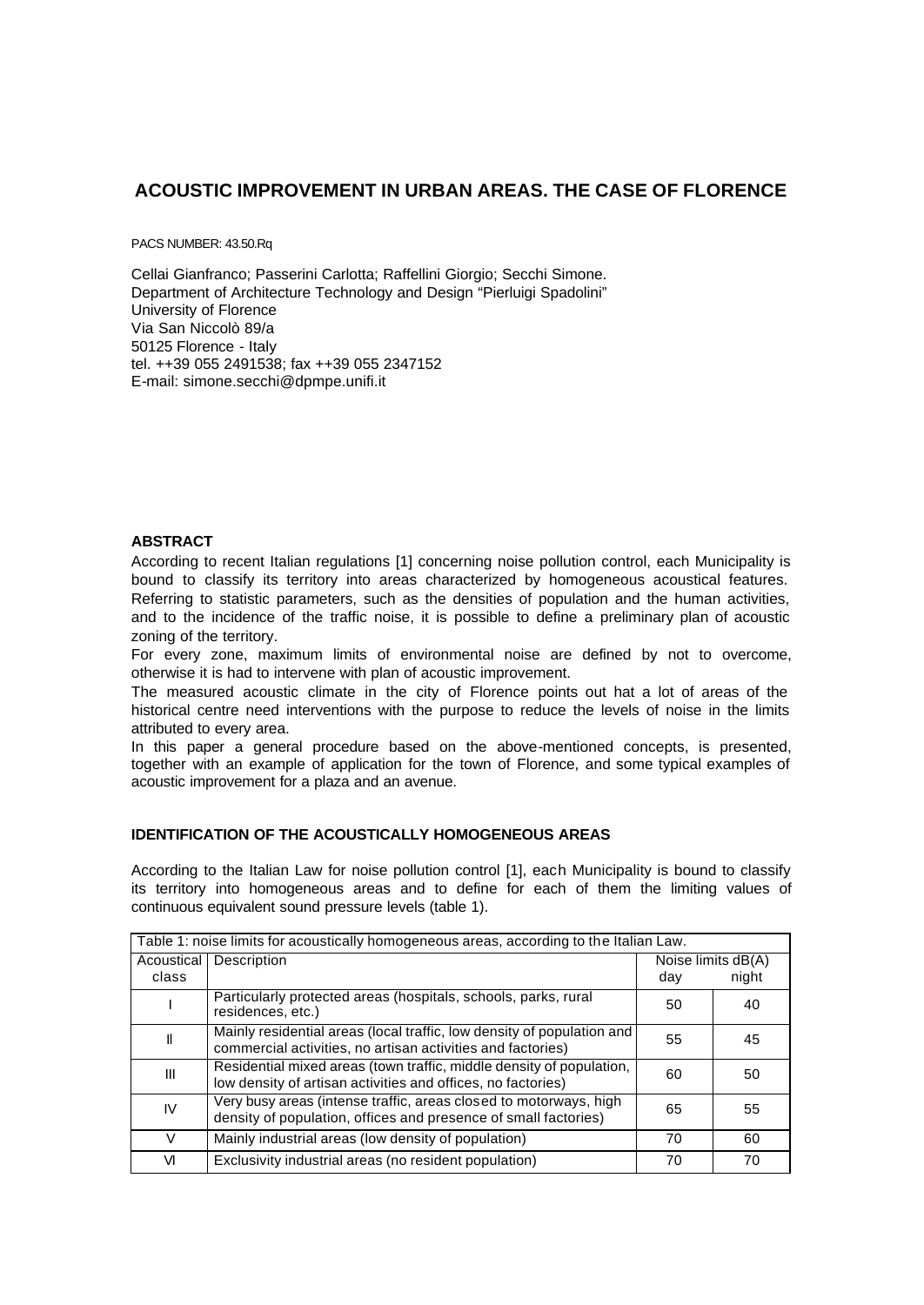The identification of the first, fifth and sixth classes can be carried out by the analysis of Urban Development Planning. The problem is to identify the remaining homogeneous areas (second, third and fourth classes), according to an objective analysis.

Each parameter is associated to an index (Ip, Im and Ic), which can vary from 1 to 3, according to the value of the related parameter itself. Limiting values between the classes of low, medium and high density are derived from a statistical percentile algorithm; zero values for indexes can be assigned to classes of density lower than a suitable threshold. As a further step, for each census division, a synthetic index  $I_{\text{ot}}$  can be derived as weighted sum of the above-described indexes. In the case of the Florence Municipality, the value of zero has been assigned to classes of density less than 10 inhabitants/km<sup>2</sup> for population parameter, less than 3 activities/ $km^2$  for commercial and manufacturing activities. Weighting factors were obtained through a statistical analysis, which evaluates the contribution of the parameters Ip, Im and Ic to noise annoyance as follows:

 $I_{\text{tot}} = 1,00^{\circ}$ Ip +1,15<sup>\*</sup>Ic +1,30<sup>\*</sup>Im

| Table 2: synthetic index values for |                         |  |  |  |  |  |
|-------------------------------------|-------------------------|--|--|--|--|--|
| different acoustical classes        |                         |  |  |  |  |  |
| <b>Itot</b>                         | <b>Acoustical class</b> |  |  |  |  |  |
|                                     |                         |  |  |  |  |  |
| 4,5 e 6                             |                         |  |  |  |  |  |
|                                     |                         |  |  |  |  |  |

The value of  $I_{tot}$  has been linked to the acoustical class referring to sample areas exhibiting incontrovertible features (table 2).

This way it has been possible to create a database which contains, for each census division, all statistical data, related indexes and acoustical class [2, 3].

# **ACQUISITION AND ELABORATION OF STATISTICAL DATA**

The idea of classifying the acoustical features of territory by means of statistical parameters comes from the concept that noise pollution in a given area is closely linked to density of population, railway and road traffic lines and human activities. Fur this purpose, the following statistical data can be collected fur each census division [4]:

- census of population;
- census of manufacturing activities;
- census of commercial activities;
- census of traffic intensity.

From these data, it is possible to work out, fur each census division, the statistical parameters shown in table 3.

| Table 3: statistical parameters and indexes for census data evaluation |                                |       |                           |        |      |  |  |  |
|------------------------------------------------------------------------|--------------------------------|-------|---------------------------|--------|------|--|--|--|
| Statistic parameter                                                    | Unit                           | Index | <b>Classes of Density</b> |        |      |  |  |  |
|                                                                        |                                |       | Low                       | medium | high |  |  |  |
| Density of population                                                  | (inhabitants/km <sup>2</sup> ) | Ip    |                           | າ      |      |  |  |  |
| Density of manufacturing activities                                    | (Activities/km <sup>2</sup> )  | Im    |                           | っ      |      |  |  |  |
| Density of commercial activities                                       | (Activities/km <sup>2</sup> )  | lс    |                           | ົ      |      |  |  |  |

In the case here considered, the database, obtained by the previously described elaboration, has been referred to the 2256 census divisions of the Municipality of Florence.

Geographic Information Systems (GIS) allowed linking this database to vectorial maps of the territory, as shown in figure 1.

This method offers the following advantages:

- strong support in drawing up planning on noise pollution control;
- easy management of planning and of its upgrade without attendance of specialised staff;
- possibility of interaction between Urban Development Planning and noise pollution control;
- possibility of establishing priorities in projects to reduce noise pollution;
- management of open field measurements and their handling by GIS.

This methodology can be very powerful and useful, but it is important to remember that, like any development tool, it requires anyway a critical analysis of the results.

In fact, the automatic treatment of data can involve a classification that can be contradictory and difficult to be applied, such as an excessive fragmentation of the territory into different acoustical areas.

Moreover, a particular criterion has been applied to areas closed to main roads and railways,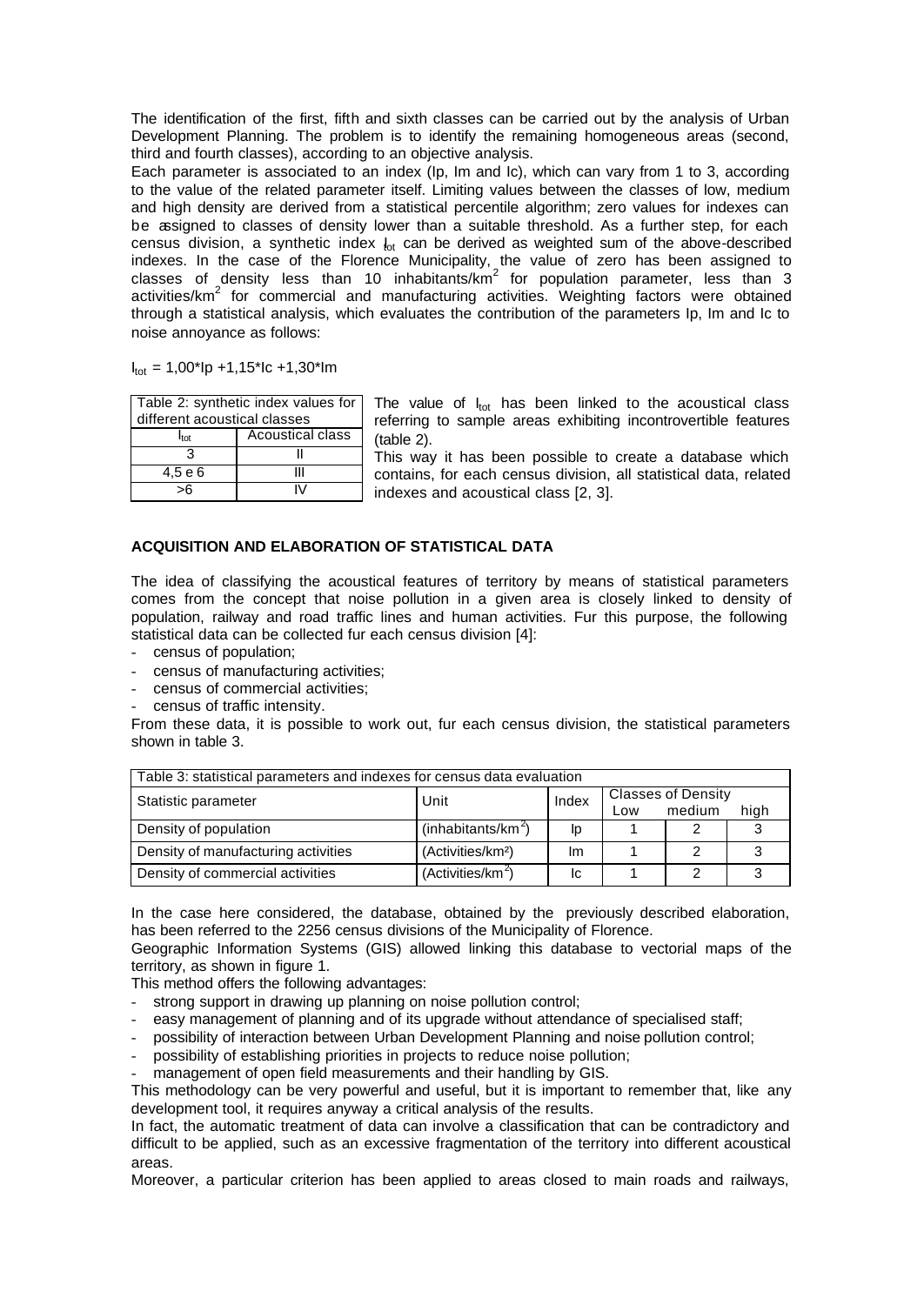according to national and locale guidelines. From these considerations and the analysis of Urban Development Plan, we obtain the final acoustical classification represented (figure 1).



Figure 1: Florence municipality: the acoustical classification of the 2256 census areas (above) and the final acoustical classification (below).

### **THE ACOUSTICAL CLIMATE OF FLORENCE**

The acoustical climate of Florence has been analysed referring to the data measured by the Regional Agency of Tuscany during the period from 1990 to 2001.

Where the data measured by the Regional Agency were not sufficient to characterise the acoustic environment of the territory, specific short measurements have been carried out.

This way, a great number of acoustic data has been implemented in the Geographic Information System used for the definition of the acoustic plan.

From the comparison of these data with the limiting values defined by the acoustic classification plan, a series of criticalities has been pointed out.

In figure 2 the position of the measurement points is showed. The size of each point is referred to the difference between the measured value (as equivalent sound pressure level in the daytime) and the limiting value.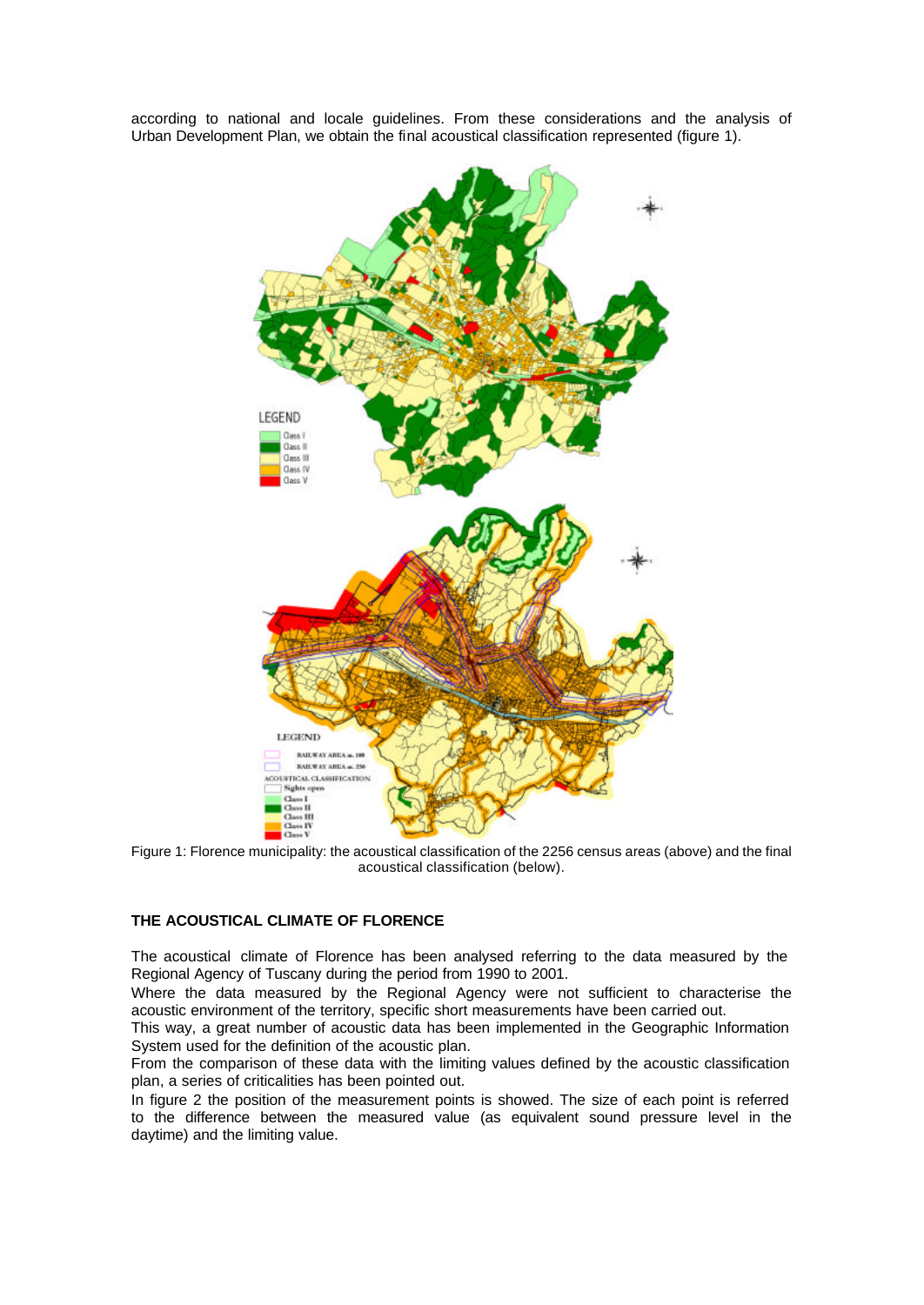

Figure 2: Difference between measured sound pressure level in the daytime and acoustical class limits.

# **ACOUSTIC IMPROVEMENT OF TOWNS: CASE STUDIES**

The Italian Law has introduced the plan for the acoustic improvement of the territory which is obligatory when the sound levels measured exceed the limiting values defined for each area by the acoustic classification plan (figure 1, below).

In the case of the Municipality of Florence, this plan has not yet been defined, but, from the comparison between the limiting values defined and the measured values, it is clear that there are many cases that need a strong acoustic improvement.

In particular, and only as examples, the boulevards which delimitate the historical centre (realised in the place of the medieval walls) are characterised by daytime equivalent SPL of about 75 dBA and by a limiting value of 65 dBA (class IV). Moreover, many squares are characterised by Daytime SPL of 60 – 65 dBA.

In the following two case studies are presented, with reference to the survey of typical situations of acoustical criticality, which contemplates:

- main urban roads, with intense traffic;
- residential roads, with local traffic;
- squares;
- gardens.

In particular, the first case study concerns a boulevard with a school on one side and a cycling path.

The second case study concerns a great square very important for the people of the district, with a football course and children plays inside of it.

These case studies can be seen as possible solutions for similar situation in the town of Florence such as in other towns.

In both case a new series of measurements have been carried out to better characterise the acoustic environment.

Some simulations of the sound propagation have been carried out by mean of a software utilizing algorithms of the German standard RLS 90 (equal to that defined by DIN 18005). The software has been calibrated with reference to the sound pressure levels measured in the actual state.

# **FIRST CASE STUDY: THE PLAZA**

D'Azeglio plaza is a garden very lived by the population in Florence: the strategic position next to the centre of the city, in a residential district, makes this space a sort of green lung in the middle of the built one. Besides, the proximity to the complex of the University and to other schools, it recalls a very varied use: from the students, to the children and elderly.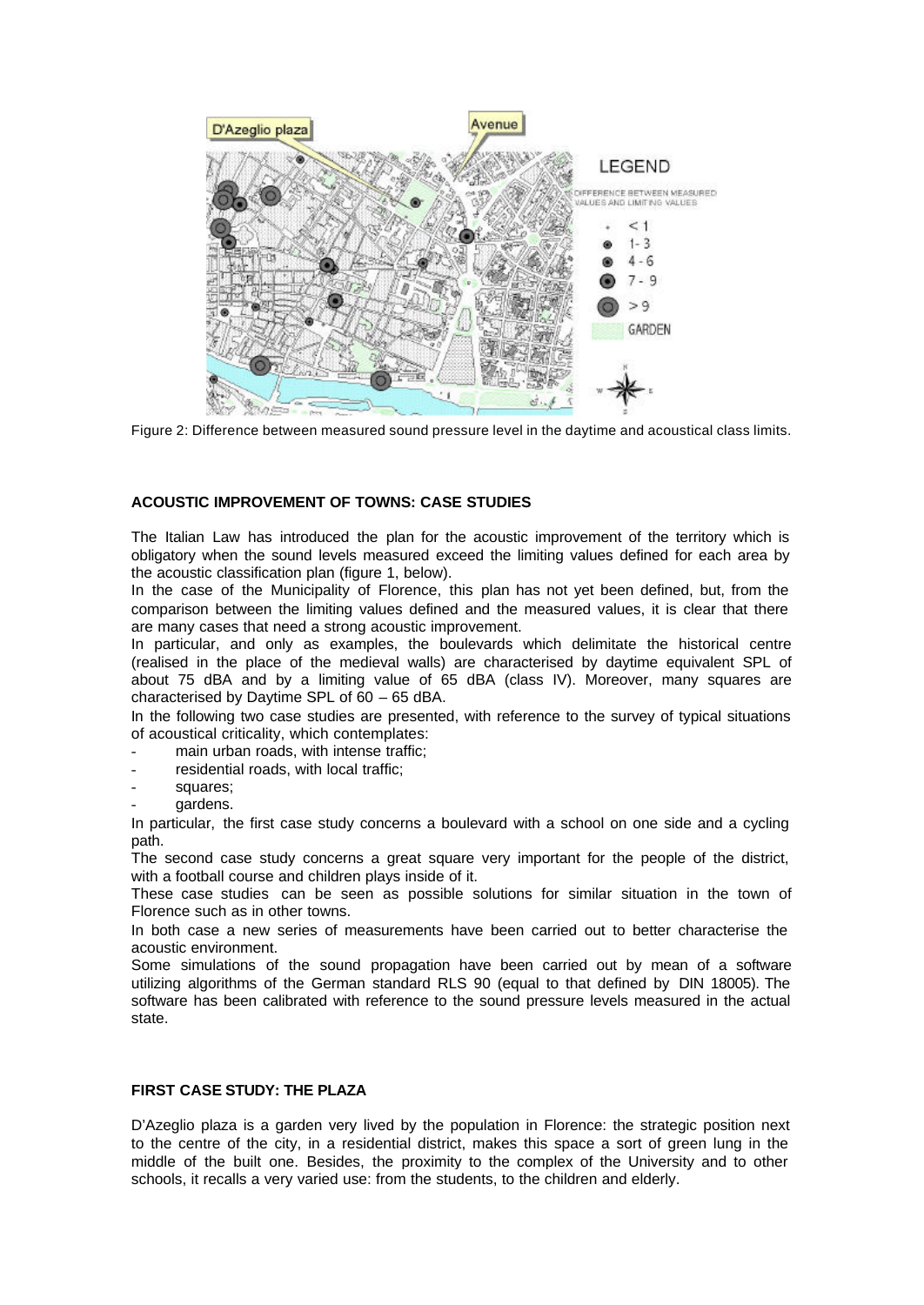This makes very important an intervention of mitigation of the urban traffic noise. We have decided then:

- to realize a sound barrier on the side of the plaza in proximity of the noisiest side;
- to maintain the main access to the plaza from this same side;
- to realize a bus platform, that can also acquit the function of sound barrier.

A platform with modular structure, constituted from uppercuts and from noise reduction panels that can be assembled with the purpose to create a real sound barrier. Moreover, It could then be fitted with anterior, back and side glass showcase for information panels.

On both sides of the bus platform and behind of it, two vegetative barriers with plants of jasmine will be positioned.

Considering the curtain of buildings surrounding the plaza, it seemed interesting to maintain the contrast among the very shut of the surrounding and the space open.

D'Azeglio plaza, according to the plan of acoustic classification, is found in class IV, the values limit to be respected being 65 dBA in daytime and 55 dBA in night time.

Equivalent Weighted Sound Pressure level in the actual state variable between about 55 and 65 dBA, being greater in the proximity of the main road, where the bus platform – barrier has to be positioned.

We are set as objective to achieve an acoustic climate with sound levels of 10 dBA lower than those specified by the acoustic regulations; so we must have 55 dBA in daytime and 45 dBA in night time.



Figure 3: actual state (left) and project (right) for the plaza



Figure 4: Acoustic simulations in the actual state (left) and in the project (right) for the square.

Through the analysis of the results obtained by the simulations, carried out by means of the program mentioned above, these values are achieved installing a sound barrier 2 meters height. Figure 3 shows the comparison between the actual state (photo) and the project (draw), while figure 4 shows the results of the final simulations.

#### **SECOND CASE STUDY: THE AVENUE**

Spartaco Lavagnini Avenue is a road with intense traffic that belongs to the bypass in Florence. The different avenues constituting the bypass of the town are very similar and so the individualized solution could be proposed in other similar contexts.